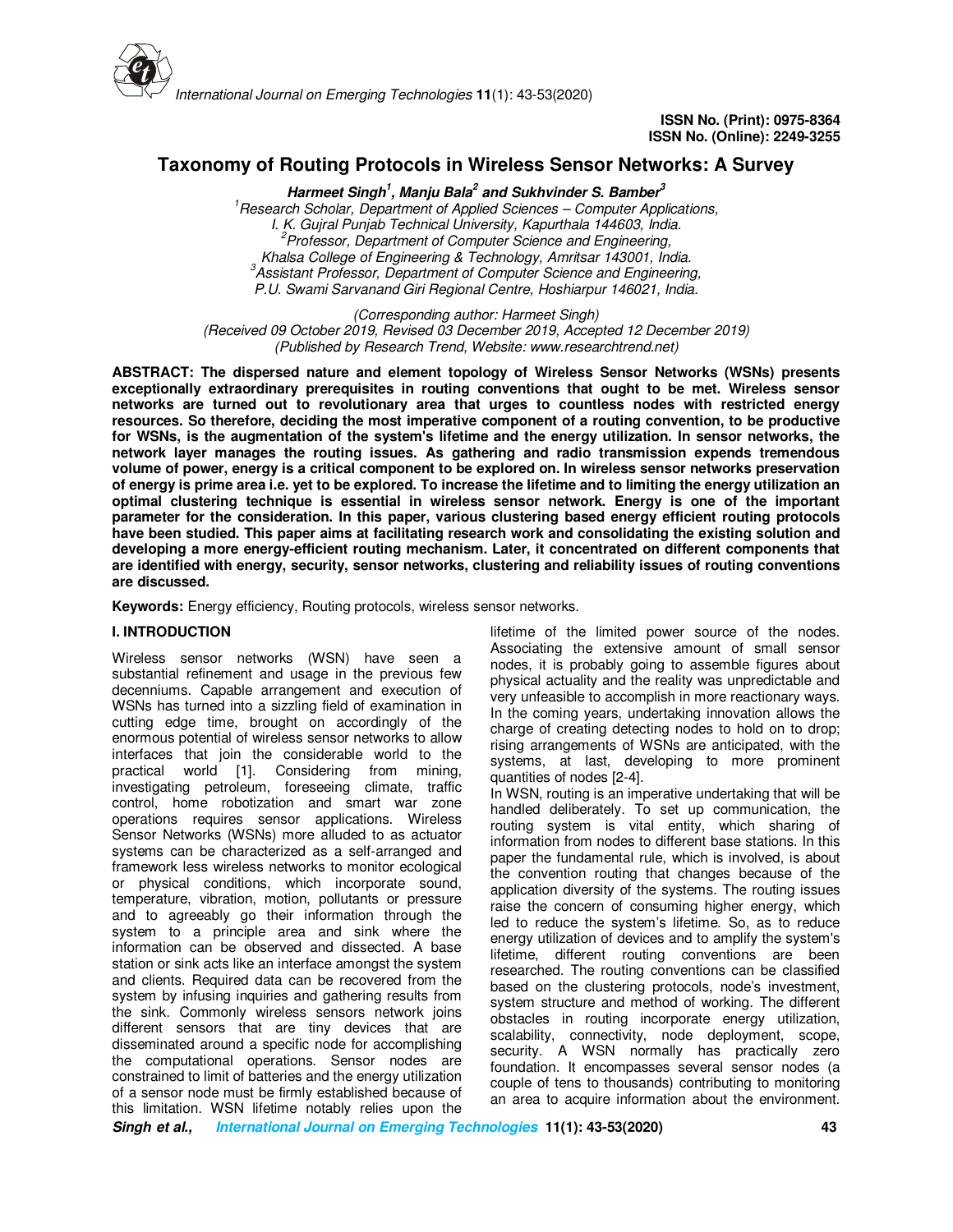There are two classes of WSNs: unstructured and organized. An unstructured WSN is one that contains a thick collection of sensor nodes. Sensor nodes might be sent in an impromptu manner into the field. Once sent, the system is left unattended to perform checking and announcing capacities. In unstructured WSN, organize support, for example, overseeing availability and distinguishing failures is troublesome since there are such a variety of nodes. In an organized WSN, all or a portion of the sensor nodes are sent in a pre-arranged manner. The benefit of an organized system is that fewer nodes can be conveyed with lower administration costs and organize support. Fewer nodes can be conveyed now since nodes are placed at particular areas to give scope while the specially appointed organization can have revealed regions [5-7].

The displayed paper collectively audits thorough review of energy-efficient routing convention scrutiny, which is presented in the WSNs, for instance, the mobile ad hoc network, to optimize energy utilization of system and to amplify the system lifetime. The arrangement is configured in four principal classes: Network Structure, Communication Model, Topology Based and Reliable Routing Schemes. The audit is done utilizing 64 research papers that possess an incomparable position in the main journals of the previous 10 years. The journals that depend on routing and its streamlining are generally chosen. Section II is deal on energy-efficient routing with the brief thought, also outlines in the survey the affiliated work of routing protocols for WSN. Section III gives a thorough examination of the progressively based routing conventions, clarifying different based routing conventions, clarifying simulators, QoS parameters, system configurations, and their applications. Section IV uncovers the correlation of LEACH, PEGASIS. Next, Section V passes on the exploration holes and the challenges. At last, Segment 6 closes the audit with an instructive conclusion.

# **II. ISSUES IN WSN**

In addition to wireless unreliable communication, WSN nodes need to work with restricted resources, for example, limited processing and computation capacity, limited battery power, limited memory and limited capacity for communication. The nodes utilized in sensor networks are minor and have constraints in energy. The major issues in the hardware design of sensors are:

- Power intake of the sensor must be limited and nodes must be power productive since their resources of limited power decide the system lifetime. To control power, the node must stop when not being used. The type of battery is noteworthy as it can affect the structure of sensor nodes. A battery protection circuit should be added to the sensor nodes to stay away from the discharge or overcharge issue.

- Radio Range of nodes must be about 2-5 km. It is noteworthy for ensuring data gathering and network connectivity in a system as nature being inspected might not have an introduced infrastructure for communication.

- Utilization of Memory devices in sensor networks like flash memory is attractive as they are non-volatile, nonexpensive and in this manner electrically erased and reprogrammed. WSNs expends around as immense power as executing 800–1000 guidelines. Along these, the transmission is more exorbitant than algorithms in WSN. Additional, in WSN for cryptographic capacities higher security levels commonly contrast with more vitality use. In this way, at various security levels WSNs can be isolated, contingent upon vitality cost. Message augmentation brought about by security frameworks comes at a huge expense [8].



**Fig. 1.** Infrastructure of the routing convention in wireless sensor network [8].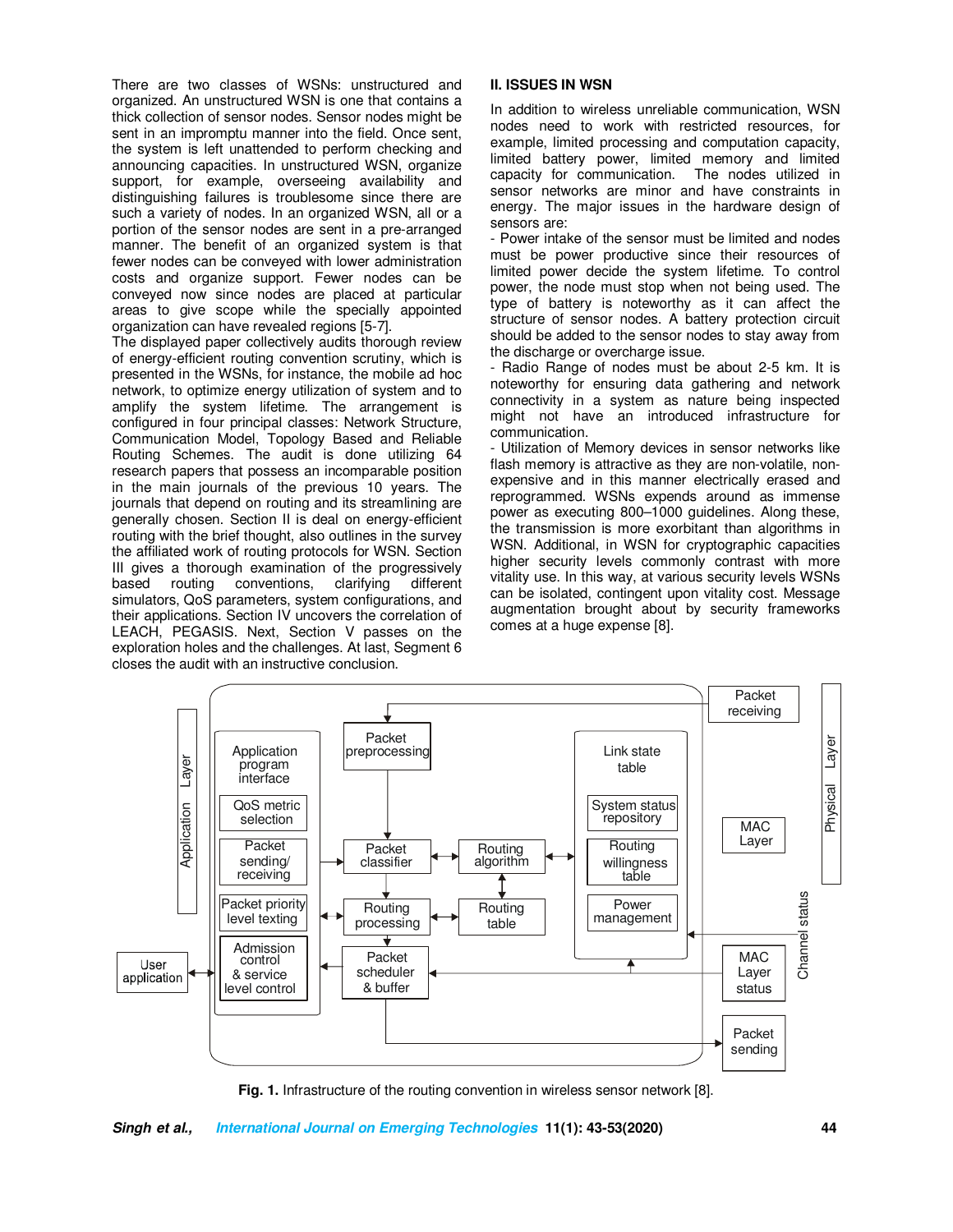- Memory: The memory in a sensor node, for the most part, incorporates RAM and memory. RAM is utilized for intermediate computations, storing sensor data and application programs and the memory is utilized for putting away application code. After loading application code and OS, there is normally insufficient space to pursue complex algorithms. For instance, in the Smart dust venture, TinyOS utilize guidance memory around 3500 bytes, for applications and security leaving just 4500 bytes. To utilize the dominant part of present security calculation makes it unrealistic. The circumstance through an Intel Mote, is marginally enhanced, yet at the same time a long way from meeting the necessities of numerous algorithms [9].

Computation: In sensor nodes, the embedded processors are usually not as powerful as those in nodes of ad hoc and wired system. All things considered, algorithms of complex cryptographic can't be utilized in WSNs.

- Transmission range: The transmission range of sensor nodes is restricted and need to save energy. The range accomplished from guaranteed transmission signal quality is reliant on different ecological factors, for example, terrain and weather [10].

There are different hardware platforms which are as of now formed considered the above talked about structure issues like MicaZ, Mica2, BT Node and Imotes and MIT µAMPS. Among propositions the Berkeley Motes, which is economically made accessible by Crossbow Technologies is exceptionally mainstream and is likewise for a few research work.

The sensor node may go through a lot of energy previously and come up short on energy and stop at a schedule vacancy in this manner right now it gets short of energy because of forceful allotment. The above sort of energy portion plot implies the sensor node has utilized excessively energy previously and is at present sort of energy. The battery dimension of some sensor nodes may achieve the greatest and furthermore very little energy might be exhausted whereby the energizing open door can be missed and is preservationist. In the above plan the sensor node does not exhaust much energy so the sensor nodes can't store all the collected energy because of the constrained limit of the battery. Both the above sorts of cases limit the possibility to enhance the WSN and sensor node execution [11]. The limitation regularly connected with sensor organize configuration is that sensor nodes work with restricted energy holds. Normally, they are fuelled through batteries, which must be either supplanted or revived when exhausted. A few nodes basically are disposed of when their energy source is drained. Regardless, whether the battery can be revived or not fundamentally influences the system connected to energy utilization. Subsequently the imperative plan test for a WSN is energy proficiency. This prerequisite saturates each part of sensor node and system plan [12].

# *A. Routing Protocols Classification*

In WSN's routing could be additional inquiring than distinct wireless networks, similar to cell systems and mobile ad-hoc systems for some purposes to such an extent that Sensor nodes request cautious resource administration because of the limitations in handling, capacity limits and energy. From various origins to a

selective base station all utilizations have required an information. Outline necessities of WSNs depend upon the application, considering the way that it is application especially. In WSN's nodes are generally static following their arrangement that brings about unsurprising and non-visit topological alternations. In order to manage the alarming concern in routing in WSN's, a couple of new routing components have been made and suggested, A few routing methods have considered in WSNs employ several notable routing strategies, suitable for sensors network, to minimize energy utilization alongside the application and engineering prerequisites [13-15].

Routing protocols are ordered in view of the Topology schemes, Communication conspires, Network structure and Reliable routing schemes (Fig. 2). Additionally, the exhibited arrangement can be seen as four diverse ways to deal with order the protocols, as opposed to four parallel classes.

**Network Anatomy.** By node consistency, the anatomy of a system can be requested. In a few systems, the nodes are supposed to be communicated regularly and equivalent to each other, and dissimilar systems build refinements among various nodes. In routing protocols, the fundamental trait is affined to this classification way that nodes are associated and based on the network architecture they route the information. In this classification, two types of nodes are addressed in this scheme, node structures or arrangements: nodes with different hierarchy and nodes with a similar level of association [16]. Consequently, the stratagem on this classification can be moreover named as follows:

**Flat Protocols.** In the network to perform the sensing tasks, all the nodes are given equal roles. The base station in data centric routing, sends queries to specific areas and waits for information from sensors exhibit in that locale is taken after. Flat system design exhibits a couple of focal points, of unnecessary overheads that are required among imparting nodes.

**Hierarchical Protocols.** The traditional routing protocols based on hierarchical protocols are based on the framework aiming to gain vitality versatility, effectiveness, and, strength. In this category of conventions, all the system nodes are divided into a few groups and the node with elevated leftover energy turns into the mass head. In every group, mass head is responsible for sending data between group and planning other exercises. They can adjust the energy utilization and have possible high ratio of versatility and conveyance proportion. Clustering can possibly augment lifetime of system and decrease the energy utilization. The nodes spread throughout base station will absorb the energy sources from the alternative nodes. However, system detachment is one concern where definite sectors of system will not be able access the different sectors of cluster. A single node interfacing a part of system to flops and rest, then this segment will get cut off from the rest of the system.

**Communication Replica.** The Communication Replica adjusted in a routing convention is identified with method that principle performance of convention is stalked with a precise end goal to route packets in the system and concentrate on conveying more information for a given measure of energy. Along with that, a dispersal velocity plus energy use the categorization of convention methodologies as well as it can also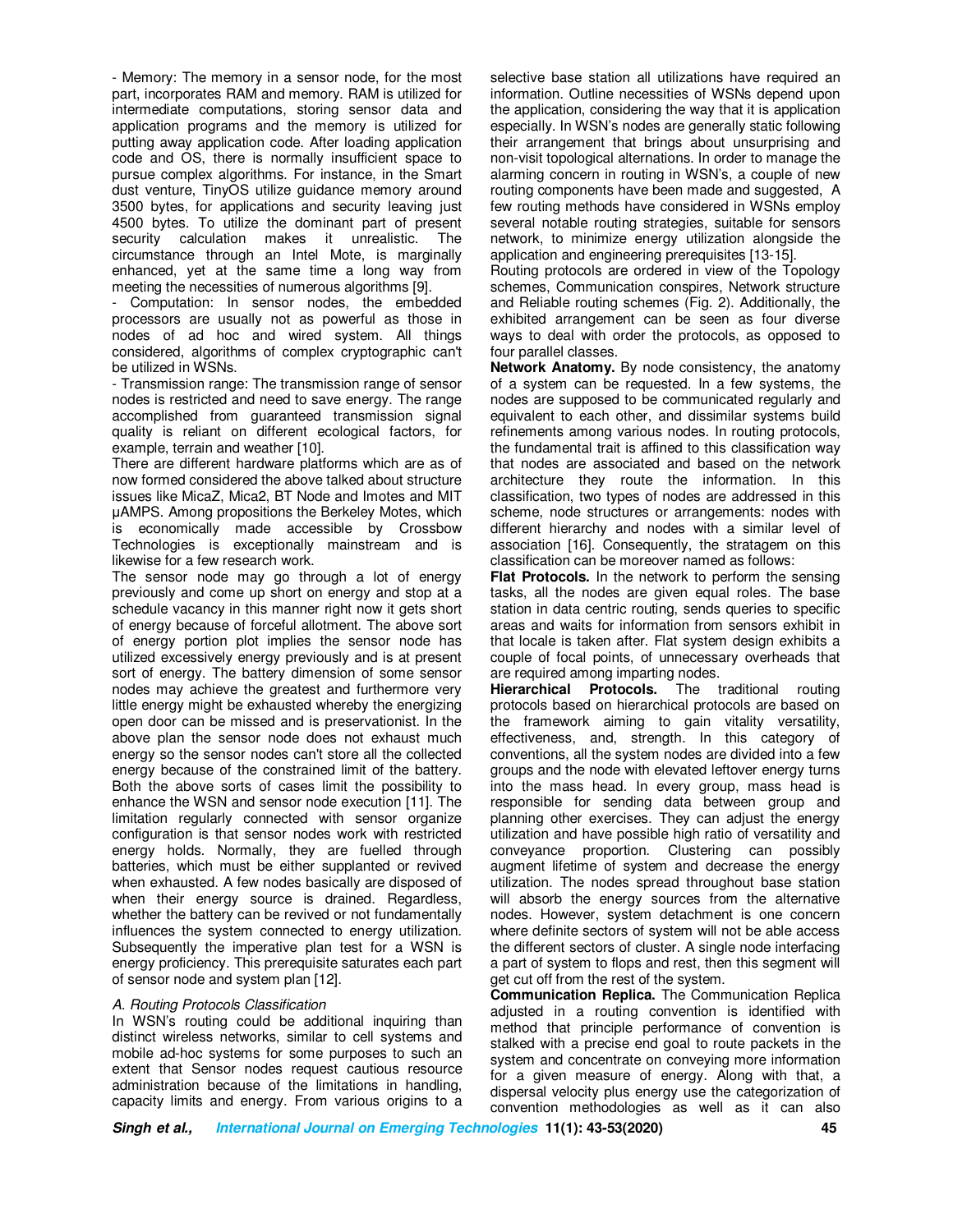eliminate the idea of hypothetical extremities of the transmit systems. In this scheme, the main drawback is low delivery ratio for the information. The Classification of protocols as detailed below:

**Query-based protocols.** In the network a query from the target nodes proliferate for sensing information from a node and a node containing this particular information connects with the coordinate query and sent the

necessary information back to the node, which can initiate the query.

**Coherent-based protocols:** In this routing protocol, the data is dispatched to connectors of the network and further sorted on the basis of base handling.

**Negotiation-based protocols**: In this routing protocol, before real data transmission, series of negotiation messages are sent to prevent redundant data.



**Fig. 2.** Classification Routing Protocols in WSN.

#### *B. Reliable Routing Protocols*

Under this scheme, the protocols accomplish load balancing routes and fulfill specific Quality of services (QoS) metrics, for example, energy, delay and data transfer capacity subsequently turning out to be stronger to route failures. In system, there is a possibility that connected nodes would experience the ill effects due to availability of overhead that led to QoS requirement and tables that could be kept for each nodes connected within sensor network [17]. Under this scheme classifications are:

**QoS-based protocols.** Transmission of information needs to meet a specific point of quality, alongside effective energy utilization. In the network when a sink require information from particular node, it will only receive the information after particular level of quality is reached.

**Singh et al., International Journal on Emerging Technologies 11(1): 43-53(2020) 46 Multipath-based protocols.** These types of protocols

accomplish load balancing and upgrades unwavering quality, thereby getting to be distinctly versatile to failures.

#### *C. Topology Based Protocols*

Conventions are setup by the operations performed on the topology, and later can be utilized by using the rules in order to develop the system. Some of the conventions being used for plan is described below:

**Mobile agent-based protocols.** Portable specialist relocates itself among the connected nodes of system to play out an assignment brilliantly furthermore, this convention gives adaptability to organize and also new capacities as opposed the routine operations of WSNs that depend upon customer server processing replica. As a part, mobile agent protocols are used with wireless sensor networks that furthers help to transfer information between the sensed nodes, and the origin, and considered as a fascinating segment [18].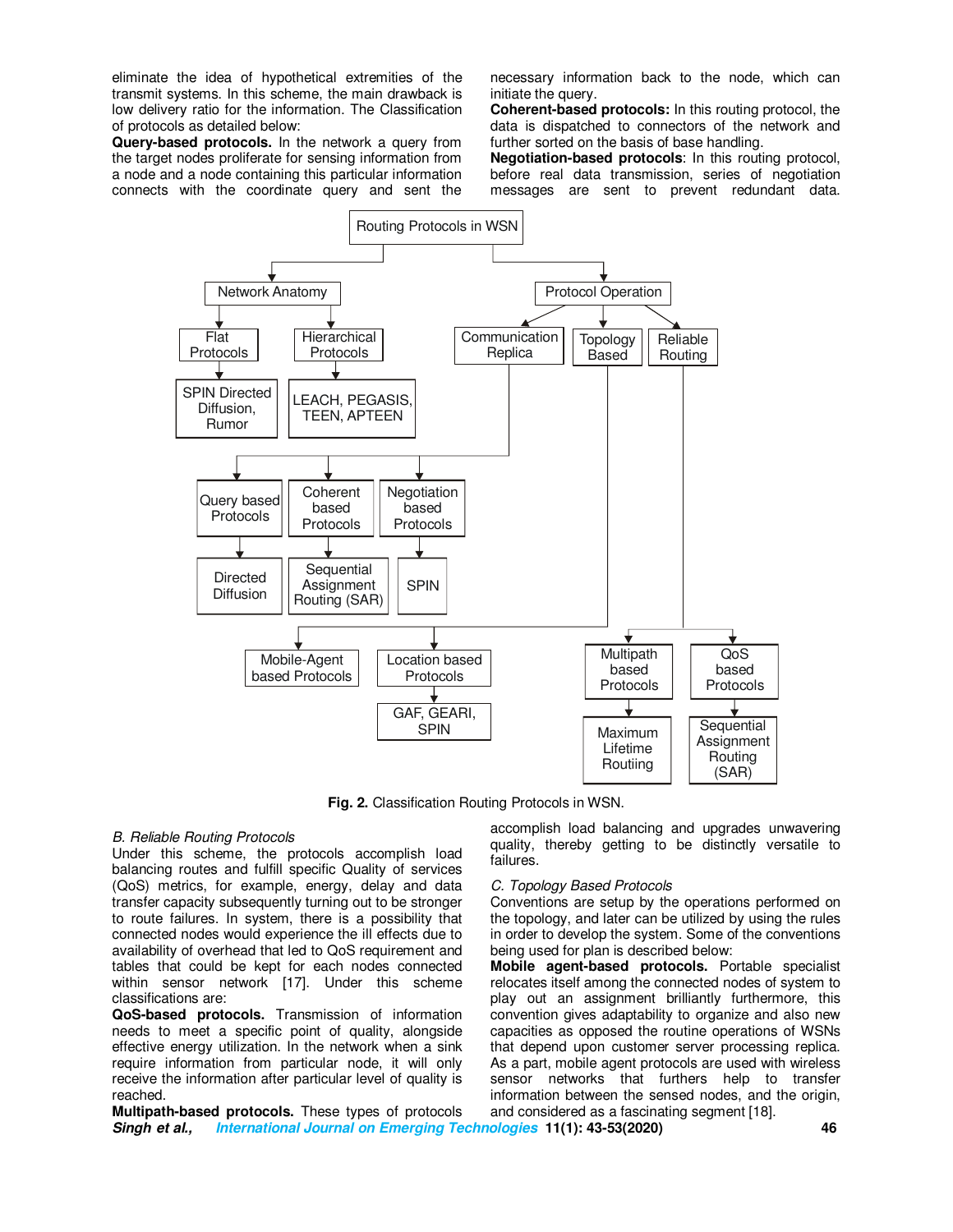**Location-based protocols.** In this protocol, node's area is identified, and exploited further to transfer the received information to particular nodes as compared to transfer the information to all the nodes of wireless sensor networks. From this class, the protocols discover

## **III. ENERGY EFFICIENT ROUTING IN WSNS**

Energy efficiency is a major concern in WSN. The current energy productive routing conventions regularly utilize remaining energy, transmission power or connection distance as measurements to choose an ideal path. The devices utilized as a part of WSNs are asset grateful and have a little handling speed, a constrained correspondence data transmission and a low stockpiling limit. In addition, the system has to work for longer stretches of time, however nodes are battery power-driven, as a result the approachable energy assets constrain large operation. To reduce vitality use, by far most of the device section, including radio, which can allow to exchange information more frequently and efficiently. A further imperative trademark are sensor nodes that can handle only a restricted troupe only. Nodes need to deal with themselves, supervising and managing with the system altogether and likewise; it is impressively harder than controlling individual gadgets. Also, nodes encounter fluctuation in connectivity where a network is deployed due to changes in physical environment moreover in this manner affecting the network protocols.

Networking protocol stack in WSN, sensor nodes requires energy cognizance at all layers because sensor a track against an origin toward a target and lessen the consumption of energy. Because the nodes are mobile in that case they have constrained versatility. Also the locations of the other nodes must be known by the node [19].

nodes are obliged in energy supply and transmission capacity. The network layer points in discovering strategies for reliable transferring of information and energy proficient route setup between the sensor nodes to sink keeping in order to augment the lifetime. In WSN's, determining routing system is another major issues, for example all routing conventions offers same objectives for example, change of administration, accessibility and network survivability; effective energy utilization control; diminishment of complexity; reducing the time delay for transfer the basic mission data; increment of sensor network lifetime and improvement of performance in WSN [20, 21].

In an expansive number of works, the routing issues of WSNs have been tended. On exploring the work, different energy efficient routing conventions are recognized. This area gives a talk on the works, relating to energy highlight, in a different way.

# *A. Energy Efficient Protocols*

Energy Efficient Protocols are the fundamental requirements in the WSN and numerous approaches had been proposed by various researchers to select the best route and to minimize the energy as shown in Table 1.

| Author &<br>Year                       | Approach                                                                                                                                                 | <b>Pros and cons</b>                                                                                                                                                                                                                     |
|----------------------------------------|----------------------------------------------------------------------------------------------------------------------------------------------------------|------------------------------------------------------------------------------------------------------------------------------------------------------------------------------------------------------------------------------------------|
| Heinzelman<br>et al., (2002)<br>$[22]$ | To understand the energy utilization issue in the submerged<br>sensor systems have built up a shrewd based routing model.                                | Advantage: This approach improves the lifetime<br>of multi-hop approaches.<br>Disadvantage: It reduces the amount of<br>transmitted data.                                                                                                |
| Guha et al.,<br>$(2006)$ [23]          | Proposed a reasonable coalition routing calculation and<br>have inspected power aware routing plans in WSNs.                                             | Advantage: This approach is balanced and<br>effective.<br>Disadvantage: This approach only works on<br>large number of nodes.                                                                                                            |
| Baek and<br>Veciana,<br>(2007) [24]    | Focused on the trade-off improvement issue to accomplish<br>energy effectiveness in impromptu system frameworks.                                         | Advantage: This approach reduces the<br>probability of energy depletion in case of<br>shortest path routing.<br>Disadvantage: This approach does not support<br>load balancing.                                                          |
| Lin et al.,<br>$(2007)$ [25]           | Proposed routing calculations for effective energy use with<br>incredible focused proportion, which is asymptotically ideal<br>to the quantity of nodes. | Advantage: This approach is used to reduce<br>routing overhead.<br>Disadvantage: It does not assume statistical<br>information on packet arrival.                                                                                        |
| Kim et al<br>$(2007)$ [26]             | Proposed the circulated joint routing and medium get to<br>control calculation and have attempted to expand the<br>wireless sensors arranges.            | Advantage: This algorithm increases the<br>lifetime of wireless sensor network.<br>Disadvantage: This approach increases the<br>overhead.                                                                                                |
| Luo and<br>Pottie (2007)<br>[27]       | Developed Iterative distributed algorithm and Fixed tree<br>Relaxation based algorithm to solve the issues of the power<br>distribution.                 | Advantage: This approach reduces the<br>communication cost.<br>Disadvantage: It gives worst case performance.                                                                                                                            |
| Wang et al.,<br>$(2008)$ [28]          | To enhance routing in Distributed Source coding (DSC), a<br>multi-rate routing plan is used.                                                             | Advantage of this approach is that if this routing<br>technique is analysed effectively then it can<br>minimize the complexity of optimization<br>problem.<br>Disadvantage: This approach is only effective<br>in case of saving energy. |
| Phan et al.,<br>$(2008)$ [29]          | For proficient routing and energy dispersion to meet the QoS<br>necessities, proposed joint cross-layer optimization strategy.                           | Advantage of this approach is that it maximize<br>the network utility within desired lifetime.                                                                                                                                           |

#### **Table 1: Approaches for Efficient Energy Protocols.**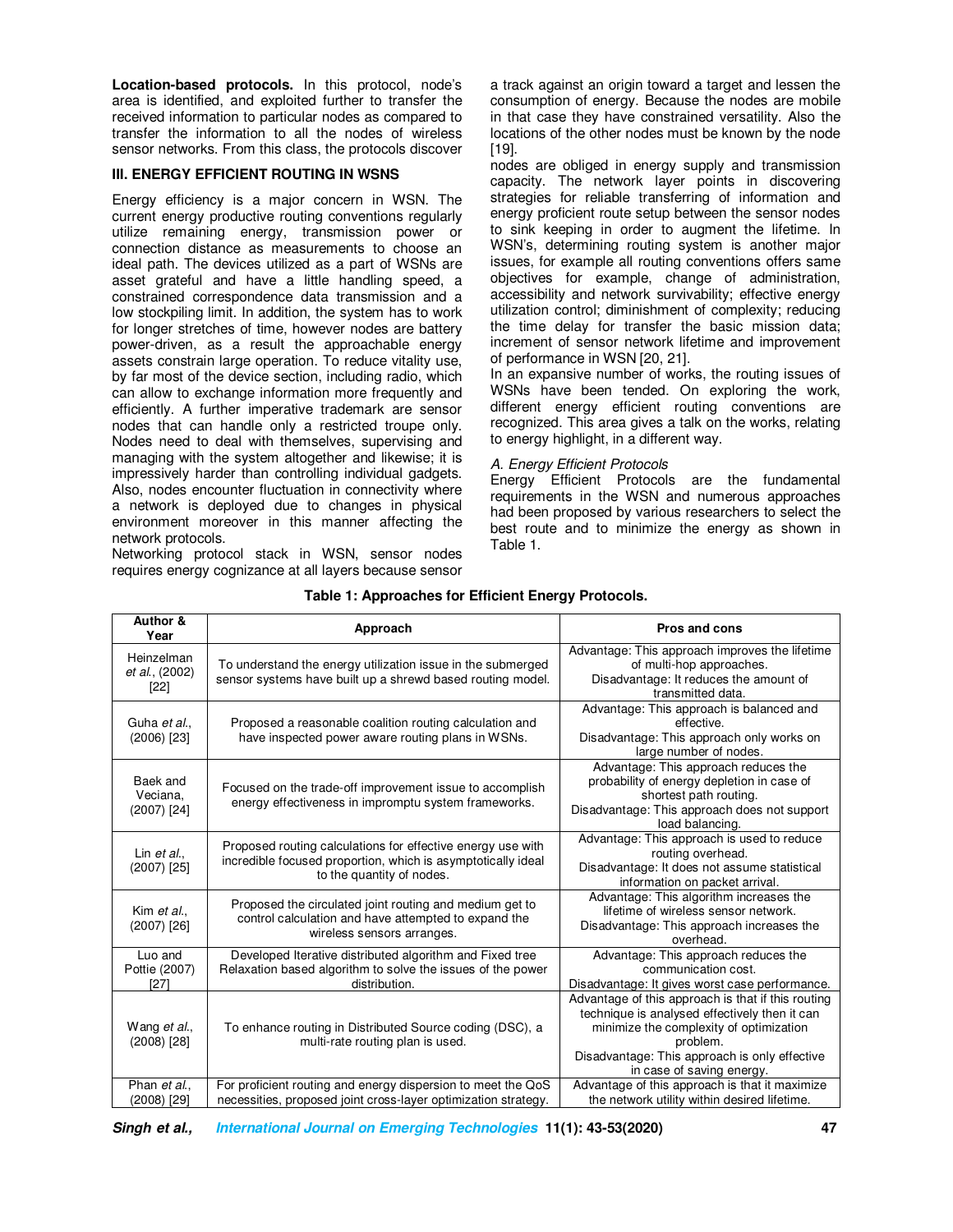|                                         |                                                                                                                                                                                                                                                                                      | Disadvantage is that it is difficult to meet quality<br>of service.                                                                                                                                                |
|-----------------------------------------|--------------------------------------------------------------------------------------------------------------------------------------------------------------------------------------------------------------------------------------------------------------------------------------|--------------------------------------------------------------------------------------------------------------------------------------------------------------------------------------------------------------------|
| Yang et al.,<br>$(2009)$ [30]           | Proposed streamlined the routing and recognition in a<br>combination community for course pre-calculation and<br>proposed three routing measurements.                                                                                                                                | Advantage: This approach can easily detect<br>performance and energy consumption over<br>routing metrics.<br>Disadvantage: This approach is not utilised for<br>tracking purpose.                                  |
| Chamam and<br>Pierre (2009)<br>$[31]$   | They tended two fundamental issues in wireless sensor<br>networks, in particular less energy dissemination and<br>expanded system lifetime.                                                                                                                                          | Advantage: This mechanism Exhibit low<br>computational time and low complexity.<br>Disadvantage: Reduces the network lifetime.                                                                                     |
| Luo and<br>Hubaux<br>$(2010)$ [32]      | Proposed the issue of life span of wireless sensors arranges<br>and proposed a primal-double calculation.                                                                                                                                                                            | Advantage: This approach maximizes the<br>routing lifetime.<br>Disadvantage: This approach does not support<br>sink mobility.                                                                                      |
| Valentini et<br>al., (2010)<br>$[33]$   | They have utilized the element multi-objective routing<br>calculation to outline the basic crossover routing convention.                                                                                                                                                             | Advantage: This approach is reliable and time<br>convergence.<br>Disadvantage: It requires more processing<br>time.                                                                                                |
| Li et al.,<br>$(2011)$ [34]             | They have concentrated the double enhancement issue of<br>lifetime and mutilation to build up a generalized power<br>utilization demonstrate.                                                                                                                                        | Advantage: This algorithm optimises the<br>network cost and capacity.<br>Disadvantage: This approach does not deal<br>with energy conservation.                                                                    |
| Habibi et al.,<br>$(2013)$ $[20]$       | They have proposed an improvement technique to survey<br>the immediate transmission's inclination in a given node<br>design then again in a cooperative transmission.                                                                                                                | Advantage: This algorithm is able to employing<br>the available relays to increment energy<br>efficiency.<br>Disadvantage: While enhancing performance<br>metric would have a negative impact on the<br>other one. |
| Al-Hamadi<br>and Chen,<br>$(2013)$ [35] | They have used the trade -off among the convenience and<br>the energy utilization to deal with the repetition in<br>heterogeneous wireless sensor networks.                                                                                                                          | Advantage: This approach is reliable, secure<br>for redundancy management for wireless<br>sensor network.<br>Disadvantage: This approach causes intrusion.                                                         |
| Long et al.,<br>$(2014)$ [36]           | They have built up another routing plan, called tree-based<br>diversionary, to raise the system lifetime.                                                                                                                                                                            | Advantage: This approach maximize the<br>privacy and protection while improving network<br>lifetime.<br>Disadvantage: This approach increases the<br>energy consumption.                                           |
| Chen et al.,<br>$(2013)$ [37]           | Expanded the framework utility with energy assignment in<br>routing.                                                                                                                                                                                                                 | Advantage: This approach is optimal and offers<br>low complexity solution.<br>Disadvantage: It provides only low complex<br>solution.                                                                              |
| Gong et al.,<br>$(2015)$ [38]           | Presented a secure and energy ware routing protocol that<br>aims the routes the data using utility theory.                                                                                                                                                                           | Advantage: This approach is energy efficient<br>and trustworthiness of routing protocol.<br>Disadvantage: It does not provide security.                                                                            |
| Ghaderi et<br>al., (2014)<br>$[39]$     | Introduced tackled the issues restrained in base energy<br>routing in wireless networks by raising necessary questions<br>for pseudo-polynomial multifaceted nature and its e-optimal<br>guess technique.                                                                            | Advantage: This approach reduces the energy<br>consumption.<br>Disadvantage: This approach increases the<br>jamming.                                                                                               |
| Gupta et al.,<br>$(2014)$ [40]          | They have connected an energy effective homogeneous<br>grouping technique on the wireless sensors system to<br>augment the system lifetime. Also, the Dijkstra's short path<br>calculation was acquainted with perform course<br>enhancement in the clustered system.                | Advantage: This approach reduces the packet<br>delay and energy consumption.<br>Disadvantage: It reduces the clustering.                                                                                           |
| Zhang et al.,<br>$(2015)$ [41]          | Proposed a multi-target enhancement issue, which fathoms<br>the trade- off between load balancing and energy<br>productivity.                                                                                                                                                        | Advantage: It give efficient load balancing.<br>Disadvantage: Overhead.                                                                                                                                            |
| Luo et al.,<br>$(2014)$ [42]            | Proposed spared energy by means of an opportunistic<br>routing calculation to build the systems' lifetime.                                                                                                                                                                           | Advantage: It gives efficient network lifetime<br>and energy efficiency.<br>Disadvantage: Limited non-rechargeable<br>battery power.                                                                               |
| Tang et al.,<br>$(2014)$ [43]           | They have built up a cost-aware secure routing calculation,<br>which includes probabilistic-based irregular strolling and<br>energy balance control, to fathom the system lifetime issue.                                                                                            | Advantage: It is secure and cost effective.<br>Disadvantage: It approach only supports<br>routing in terms of energy consumption.                                                                                  |
| Gupta and<br>Bose (2015)<br>$[44]$      | Created double least aggregate power techniques to<br>diminish the consumption of energy in the wireless sensors<br>by focusing on boosting the path lifetime and least aggregate<br>weighted power procedure.                                                                       | Advantage: This approach improve relay and<br>network lifetime.<br>Disadvantage: This algorithm can further be<br>enhance to improve energy                                                                        |
| Rahat et al.,<br>$(2015)$ [45]          | Introduced an innovative multi-objective routing<br>enhancement for sensor based network for the purpose of<br>increasing system's lifetime. The novel space graph<br>depends on shortest path pruning and graph depletion<br>strategy was utilized to recognize the paths normally. | Advantage: The given approach reduces the<br>flooding delay and energy consumption.<br>Disadvantage: Maximise the flooding cost                                                                                    |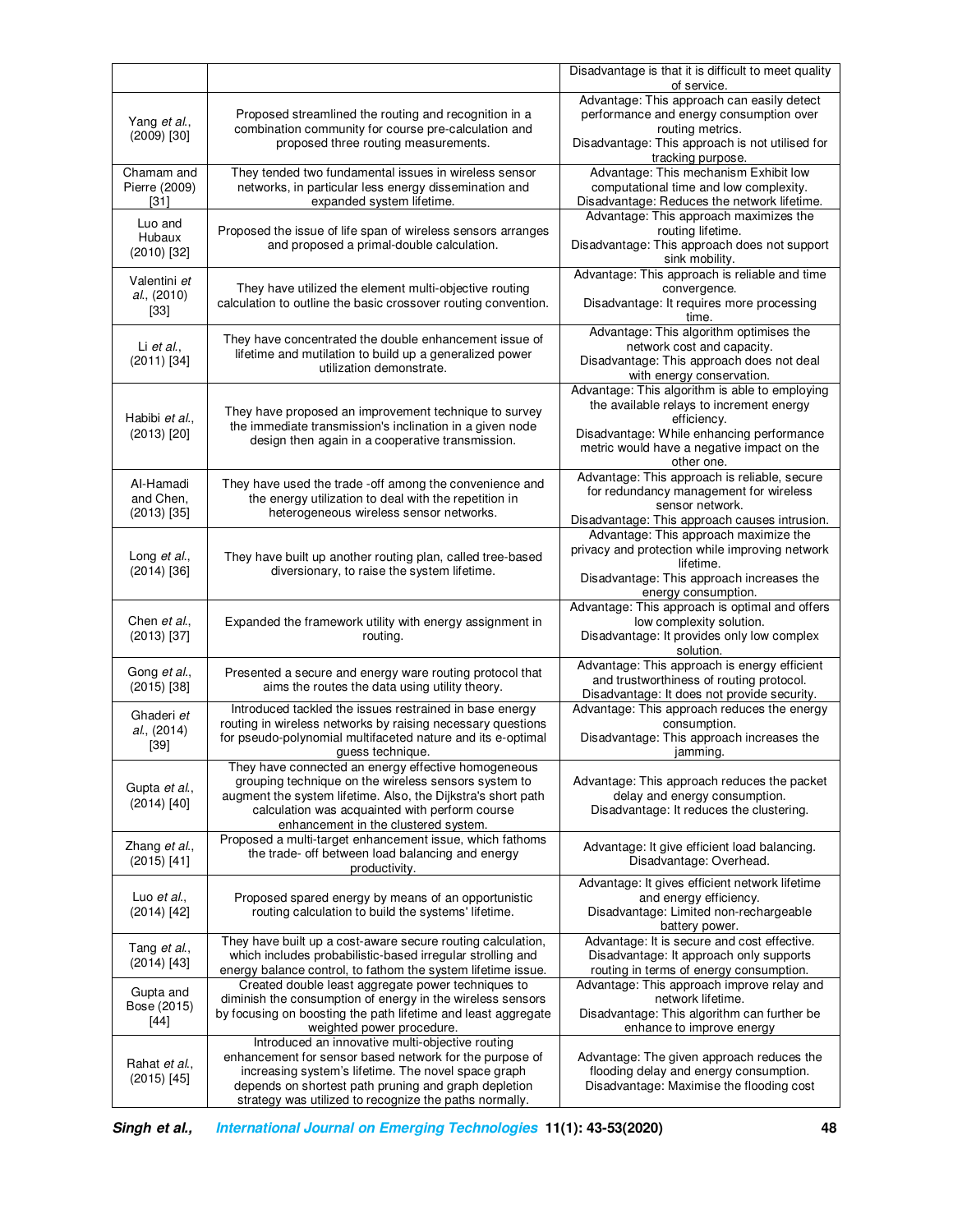| Maddali [46]                          | Proposes a multi-thrown routing convention for boosting<br>system execution.                                                                                                                                                                                                                                                                                                                                   | Advantage: This approach Improves the end to<br>end delay, throughput delay and latency.<br>Disadvantage: It increases throughput rate.                                          |
|---------------------------------------|----------------------------------------------------------------------------------------------------------------------------------------------------------------------------------------------------------------------------------------------------------------------------------------------------------------------------------------------------------------------------------------------------------------|----------------------------------------------------------------------------------------------------------------------------------------------------------------------------------|
| Alanis et al.,<br>$(2015)$ [47]       | Proposes an ideal quantum-assisted calculation, called as<br>non-ruled quantum iterative advancement calculation, for<br>remote multi-hop systems.                                                                                                                                                                                                                                                             | Advantage: This algorithm give optimal<br>performance and reduces execution time.<br>Disadvantage: It increases the power<br>consumption.                                        |
| Sangulagi et<br>al., (2015)<br>$[48]$ | Proposed a new routing technique, combination of ant based<br>and cluster based routing. In order to minimize the energy<br>consumption multiple agents are introduced and also reduce<br>the data redundancy.                                                                                                                                                                                                 | Advantage: This approach augment the<br>networks lifetime.<br>Disadvantage: It approach only supports<br>routing in terms of energy consumption.                                 |
| Brar et al.,<br>$(2016)$ [49]         | Discussed the issues related to when nodes dead and there<br>is need to find some other path for data transmission. To<br>solve these issues, combination of power efficient gathering<br>sensor information system and DSR routing protocols, along<br>with the directional transmission based energy aware routing<br>protocols.                                                                             | Advantage: It provides network scalability.<br>Disadvantage: Packet overhead.                                                                                                    |
| Mehta and<br>Pal (2017)<br>$[50]$     | Proposed a thought of as of late proposed algorithms by<br>applying improvement strategy utilizing genetic algorithm is<br>portrayed in the wake of corresponding engineering<br>applications and challenges to deals with proficient energy<br>stabilizing and balance systems.                                                                                                                               | Advantage: This approach improve relay and<br>network lifetime.<br>Disadvantage: This algorithm can further be<br>enhance to improve energy                                      |
| Cheng et al.,<br>$(2018)$ [51]        | Plan the issue as an undetermined-delay-obliged least<br>crossing tree (UDC-MST) issue, where the defer requirement<br>is known a posteriori. Because of the NP-fulfilment of the<br>UDC-MST issue, we outline an appropriated Minimum-Delay<br>Energy-productive flooding Tree (MDET) calculation to build<br>a vitality ideal tree with flooding delay bouncing.                                             | Advantage: The approach based reducing the<br>energy consumption as well as increase the<br>lifetime of system.<br>Disadvantage: Maximise the flooding cost                      |
| Ali et al.,<br>$(2018)$ [52]          | Proposed virtual bunching strategy has been connected in<br>the directing procedure, which uses the firecracker<br>enhancement calculation. Still now, FWA-ATF calculation is<br>considered yet not connected by any analyst for RWSN.<br>Moreover, the approval investigation of proposed technique<br>utilizing Artificial Neural Network back propagation<br>calculation joined in the present examination. | Advantage: This approach minimize the<br>energy.<br>Disadvantage: It maximize the vacation time.                                                                                 |
| Xi et al.,<br>$(2019)$ [53]           | Proposed underwater line sensor network protocol. A single<br>transceiver is proposed "SFM-MAC" for effectively<br>implementing multi-channel mechanism which could handle<br>the challenge of triple terminal problem caused by long<br>propagation delay.                                                                                                                                                    | Advantage: Good anti-multipath fading, high<br>frequency Utilization, anti-interference.<br>Disadvantage: Greater energy utilization and<br>appropriate for low density networks |
| Kumar et al.,<br>$(2019)$ [54]        | Discussed different machine learning (ML) based algorithms<br>that maximize the network lifetime. It is the method of self-<br>learning from the erudition and acts without re-program or<br>human intervention.                                                                                                                                                                                               | Advantage: This approach improve the<br>accuracy in detecting faults and reduce the<br>error rate.<br>Disadvantage: It increases the power<br>consumption.                       |

#### **IV. ENERGY EFFICIENT CLUSTERING BASED ROUTING PROTOCOLS**

For the wireless sensor network, it is considered that the information transmission consumes more energy, and provides a design in which the transmission to base station is kept to minimum for which the decisions for each node is taken at node level. Moreover, scalability feature is considered to be more critical due to nodes development, and further helps to expand the system measurement. An appropriate and reasonable approach could be numerous levelled design. Here, developed system is further partitioned into layers (virtual clusters), and further have same part for other nodes connected with system as well. As a result, some nodes portion will be selected as a cluster head (CH) of every cluster through which a request to viably oversee errands for the connected nodes. The process of clustering significantly decrements overall load on the system with the help of connection among the information, bringing about proficient energy utilization. Cluster heads are dependable mainly for the purpose of social affair & totaling information from a wide range of nodes, and further transmit it to the BS. Primary objective associated with hierarchical based routing conventions

relates to effectively keep up energy utilization for sensor nodes by including them in multi-bounce correspondence inside a cluster and by executing information collection and combination. It will decrease overall quantity of being used for the sinking transmitted messages and separation of transmission of a number of sensor nodes. Every grouped WSN mainly comprises of three different aspects: cluster, CH and clustering process properties. Cluster properties mainly comprises of a wide range of clusters, intra and inter cluster correspondence, and cluster estimate. Various cluster heads could be divided into two categories namely stationary or portable, system can be further divided into two different categories-homogenous or heterogeneous and the chosen cluster head tend to have significant impact over calculation execution. Such critical calculations can be disseminated or brought together. Further, every critical calculation possesses own decision component of cluster head. A wide range of clustering based protocols exists, some of them have been discussed below:

# *A. LEACH Protocol*

**Singh et al., International Journal on Emerging Technologies 11(1): 43-53(2020) 49** Low-Energy Adaptive Clustering Hierarchy (LEACH) protocol, a clustering based convention, mainly utilizes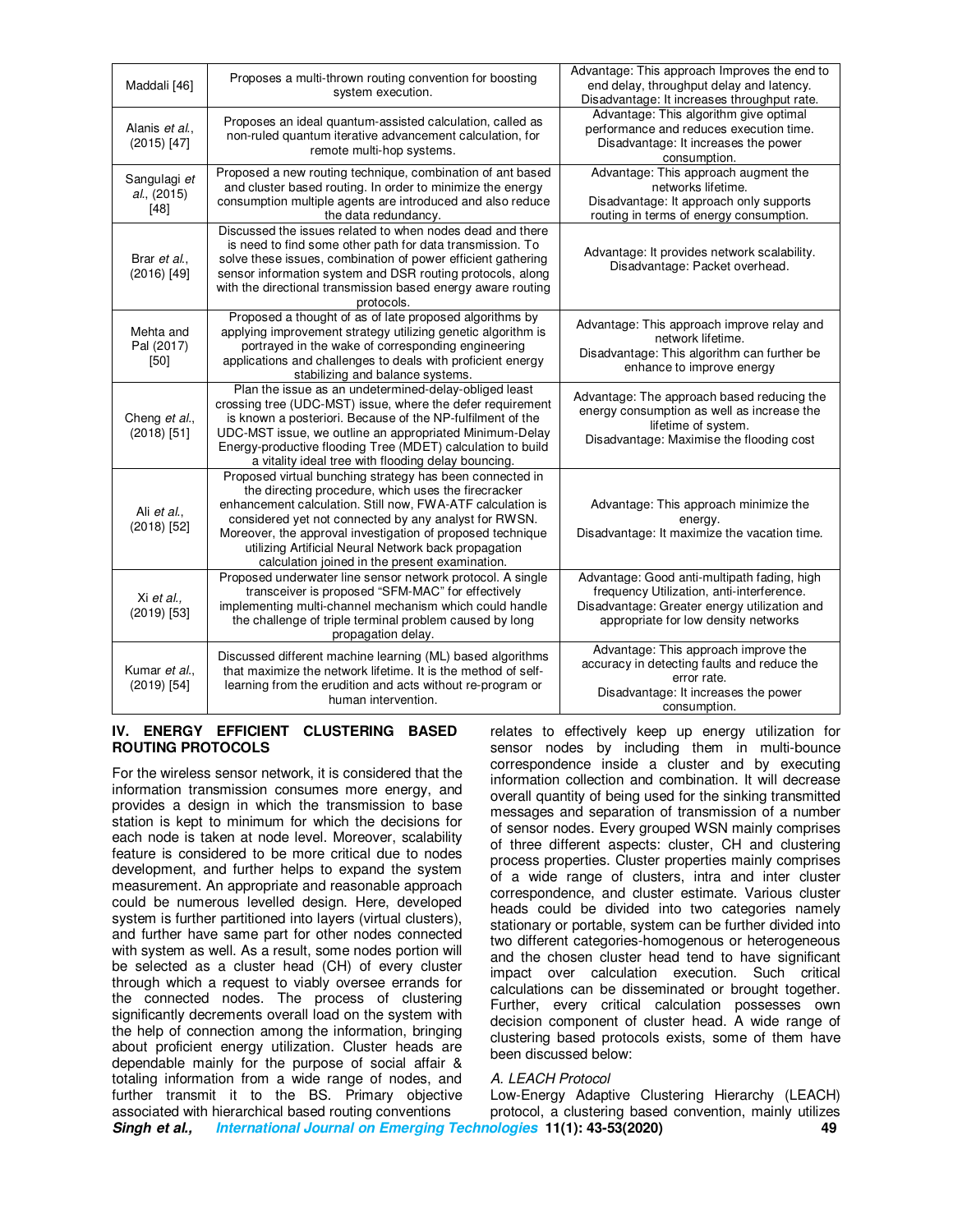random turn of base stations with local clusters. Available nodes are clustered individually as compared to other, and further comprises of cluster members along with CH. Static way has not been utilized for selecting the CHs as it leads to quick die of sensor nodes in the system. Nonetheless, random convention has been greatly utilized as an inseparable component request for the purpose of adjusting utilization among the nodes by appropriating the CH's role to alternate nodes. Moreover, LEACH utilizes TDMA (Time Division Multiple Access) convention to direct the channel inside cluster [55]. CHs have the responsibility of allocating TDMA to multiple cluster individuals. Shared correspondence between the CH and a part is done quite recently amid the availability that allotted to that part, and alternate individuals will be in their rest state. Thus, it diminishes the vitality dispersal.

#### *B. Power-Efficient Gathering in Sensor Information Systems (PEGASIS)*

PEGASIS convention could be understood as a chainbased convention and a change of the LEACH [56]. In PEGASIS every single node discusses just with closeby neighbor in request for the purpose of sending and obtaining information. This greatly substitutes exchanging with the associated base station, subsequently decreasing energy spent per round. Such nodes are composed with an objective to frame a particular chain, that either can be refined by different sensor nodes on their own, simultaneously insatiable calculation that originates from some node, on other hand BS could figure that tie moreover communicate it to all the sensor nodes. As a rule, the PEGASIS convention shows twice or more execution in examination with the LEACH convention. Notwithstanding, the PEGASIS convention causes the excess information communication after all a singular out of all nodes at chain has been optimally chosen. In comparison to LEACH, transferring separation for the vast majority of the nodes is decreased in PEGASIS.

# *C. Distributed Energy-efficient Clustering Protocol*

The algorithm of clustering defines a sort of key method that is prominently utilized to decrease consumption of overall energy. This can build lifetime & scalability related to system. Protocols associated with energy efficient clustering tends to be intended with characteristics for heterogeneous WSN. We propose and evaluate another scheme of heterogeneous WSN is known by the name of DEEC [57]. In its context, various heads of clusters can be chosen with the likelihood dependent mainly on proportion in between residual energy associated with every node and the normal energy of the system. Ages of obtaining cluster heads towards various nodes are highly distinctive as per their residual and initial energy. Nodes having significantly high residual and initial energy tends to have a larger number of opportunities to be the cluster heads than the nodes with low energy.

#### *D. Density-Based Mean Grid Energy Efficient Clustering Algorithm*

Clustering is a vital strategy in Mobile WSN to decrease the overall extent of communication overhead and lessen the energy consumption. A new and distinctive algorithm for clustering has been suggested,

DMGEECA (Density-Based Mean Grid Energy Efficient Clustering Algorithm for Mobile Wireless Sensor Networks) [58]. Target of the calculation relates to choosing a distinctive CH & increase the overall number of cluster heads that are directly dependent on thickness of different nodes in region for the purpose of diminishing consumption of energy and in this manner expanding the system overall duration i.e. lifetime. Multiple simulations have been done to assess execution of clustering algorithm with the help of contrasting its execution and the past work. The consequences show that the proposed algorithms outperform the alternate algorithm consumption of energy and lifetime of Network Lifetime.

# *E. Particle swarm optimization*

WSNs (Wireless sensor network) is comprising of different sensor nodes which collect information from their environment and transmit them to the end clients since they have less battery framework. To build the battery lifetime, we need to implement and propose different techniques which will expand the network lifetime. A large portion of these new methods and techniques depend on grouping and furthermore dependent on algorithms of routing. In light of routing and clustering algorithms, the system will be progressively efficient and stable. The low energy algorithm of adaptive clustering hierarchy is the primary calculation where every single node presents within the cluster send their information to local CH. The mobile sink is utilized in this paper, which lessens the consumption of energy and rendezvous nodes is utilized that act as a store point for the mobile sink. In this paper, we are utilizing the algorithm of PSO for the routing that upgrades the system lifetime of a network [59].

# *F. Time-Based Energy Efficient Clustering Scheme*

The principal challenge of Wireless Sensor Networks is to save considerable energy of multiple sensor nodes while simultaneously expanding overall system lifetime. Protocol of energy efficiency relates to stand out amongst the most engaged issues in WSNs. Routing protocol of the network layer are ended up being energy efficient at the time it utilizes schemes of clustering. With a goal to drag out timespan of the network we have proposed an energy efficient clustering, distributed and time-based scheme for WSN and we have likewise introduced the implementation comparison and details of the TEECS protocol with the existing protocol of LEACH [60].

# *G*. *H-LEACH*

WSN comprise of autonomous multiple sensors which consistently monitors, supervises & sense region related to deployment & organization and distributed communication of data to particular base station. Desirables of WSN needs to significantly have high reliability and longevity alongside enhancement of overall coverage. LEACH is a standout amongst various cluster and hierarchical based routing protocols for sensor systems attributable to wide range of characteristics associated with load balancing. We aim to display a hybrid approach (H-LEACH) that comprises of fixed clusters [61]. However, multiple heads of clusters could be picked progressively. Methodology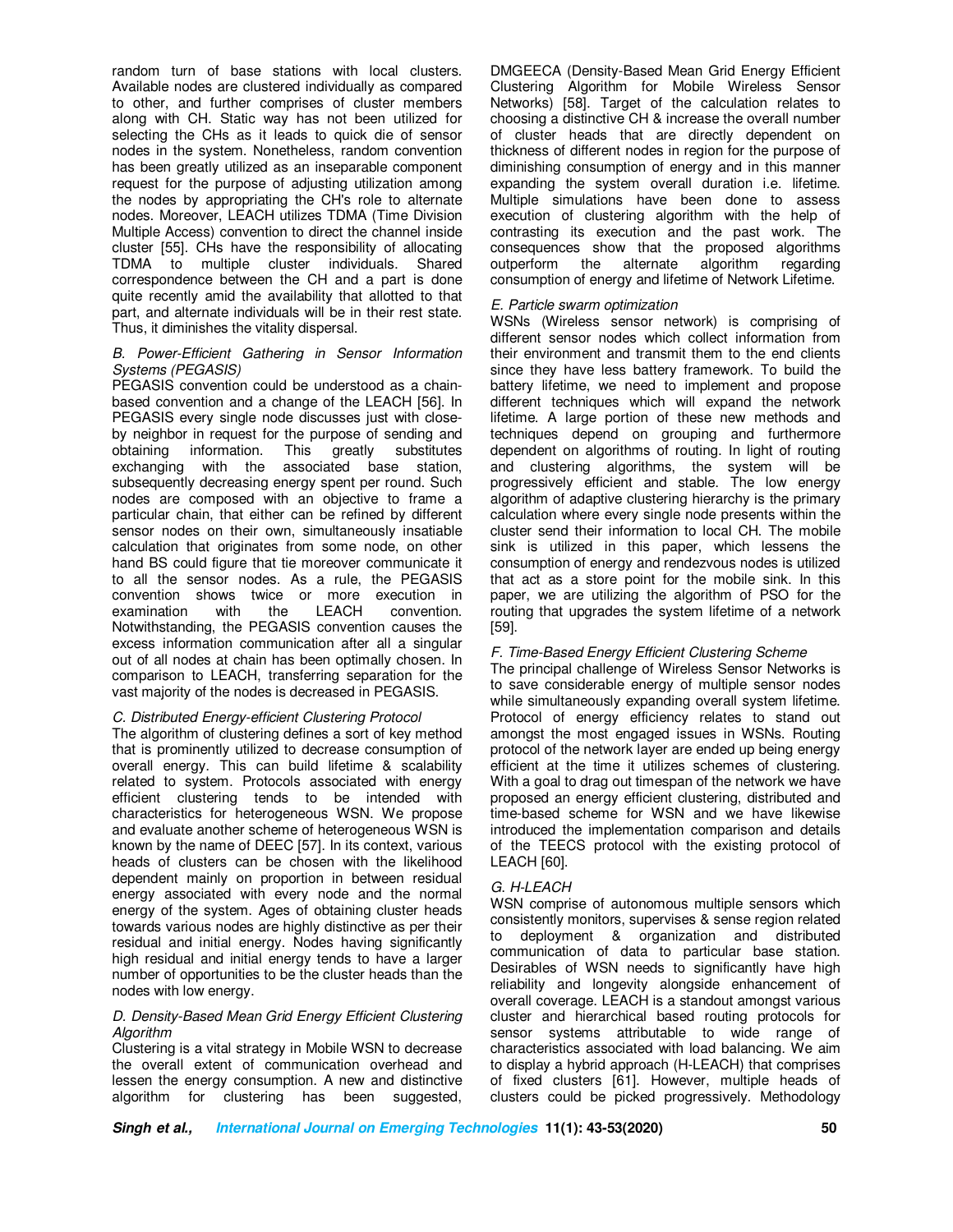demonstrates improved performance which is defined and supported by results utilizing MATLAB. The paper finishes up with a wide range of limitations and degree in context of development in the protocol.

*H. Multi-Clustering algorithm dependent on Fuzzy Logic* In this investigation, an MCFL (Multi-Clustering algorithm dependent on Fuzzy Logic) with different methodologies are displayed to make clustering in the wireless sensor networks [62]. This methodology limits energy dissemination and, therefore, drags out system lifetime. Previously, various algorithms are entrusted with clustering nodes in WSN. The shared factor of every one of these methodologies is the consistence of algorithm in every one of the rounds of system lifetime that lead to identification of cluster heads in each round. Choosing cluster heads in every round will display through procedure the most qualified nodes are not chosen.

#### *I. Rotating Energy-Efficient Clustering for Heterogeneous Devices*

The research suggests WSN's are made out of heterogeneous WSN (i.e., heterogeneous WSNs). Similarly, a likewise protocol which joins different devices of IoT, such as RFID is consider along with its capabilities of energy harvesting. A novel REECHD (Rotating Energy-Efficient Clustering for Heterogeneous Devices) is considered that ensure proficient protocol for novel clustering for heterogeneous WSNs [63]. REECHD is contrasted with physical world simulation techniques for clustering different level of information.

# **V. RESEARCH GAPS AND SUMMARY**

Routing strategies in WSNs need to manage diverse difficulties and configuration issues. Regardless of headway in field of data innovation, constrained battery power, transmission capacity impediment, inadequate processing power and restricted memory are a few confinements confronted by systems having wireless sensors. Because of these reasons, routing conventions ought to be profoundly versatile and more mindful about resources. A portion of the difficulties confronted by routing convention are:

# *A. Random or pre-decided node organization*

The plan of directing conventions dare is to deal with the association of the sensors. Numerous conventions accept the fact that sensors are either issued with GPS collectors or utilize few restriction strategy to get some answers concerning their sectors.

# *B. Trade-off between utilization of energy and precision of information gathered*

After all sensor nodes are battery controlled in order that they have constrained strength limit. The sensor will wind up noticeably defective and couldn't be equipped for work properly while sensor energy could achieve a specific edge, so it will primly affect the overall system working. In this manner, directing conventions focuses for sensors must be as energy effective for meeting an suitable protract of their lifetime, and therefore expand the cluster lifetime as well as ensure suitable performance.

*C. Fault Tolerance control for failure of node in the system* 

Sensor nodes are endured to disappointments because of brutal organization situations and unattended operations. So the sensor nodes must be blame tolerant. Sensors have the talents of self-adjusting, selflooking at, self-repairing and self-showing signs of improvement.

*D. Routing strategy should be sufficiently scalable to have the capacity to work with substantial systems* 

Routing conventions must be equipped for scale with the system length. The sensors won't generally have the equivalent capacities in expressions of handling, detecting, power and uniquely communication. Therefore, the correspondence connect between sensors may not be aligned to have correspondence in both headings. The steering conventions ought to be watch these things.

*E. The convention utilized should maintain information accumulation to decrease the information that is repetitive* 

The sensor nodes might be additionally create great unnecessary facts and comparable packets from a couple of nodes might be sum total to diminish the variety of transmissions. To procure energy execution and information transfer optimization in a number of directing conventions the information aggregation technique has been utilized.

# *F. Routing based communication*

In order to foster the WSN system lifetime, frequent recharging of nodes is impractical based on the results of cost. However, in a few applications, continuous charging can be option, but still it is not an optimal solution [64]. However, routing include recovery of the paths to transmit message from source node to destination node. Moreover, it can be conveyed that with no course coordinating in table era routing is significantly innovative technique. Be that as it may, in the receptive routing strategies, the courses are subjected to calculation. What's more, the positive of both the routing techniques are connected in the densely deployed systems to eliminate from substantial memory usage of the routing tables. Nonetheless, with the help of clustering technique, memory usage can be optimized.

# **VI. CONCLUSION AND FUTURE SCOPE**

Because of their adaptability and proficient characteristics in WSNs, routing protocols plays an imperative function in the operation of energy efficiency. Consequently, such research areas are promising. Myriad routing protocols guarantee energy efficiency to extend the network, based on network design and application area. This research gives a brief review of cluster based routing protocols. Routing protocols which are cluster based, separate the network into numerous clusters. Nodes that serve as cluster heads have high energy level in comparison to the normal nodes as they carry out data processing and data aggregation. In order to keep the energy consumption and latency at the minimum level, various cluster formation, cluster head election and data communications are designed. However, there are some undisputed areas along the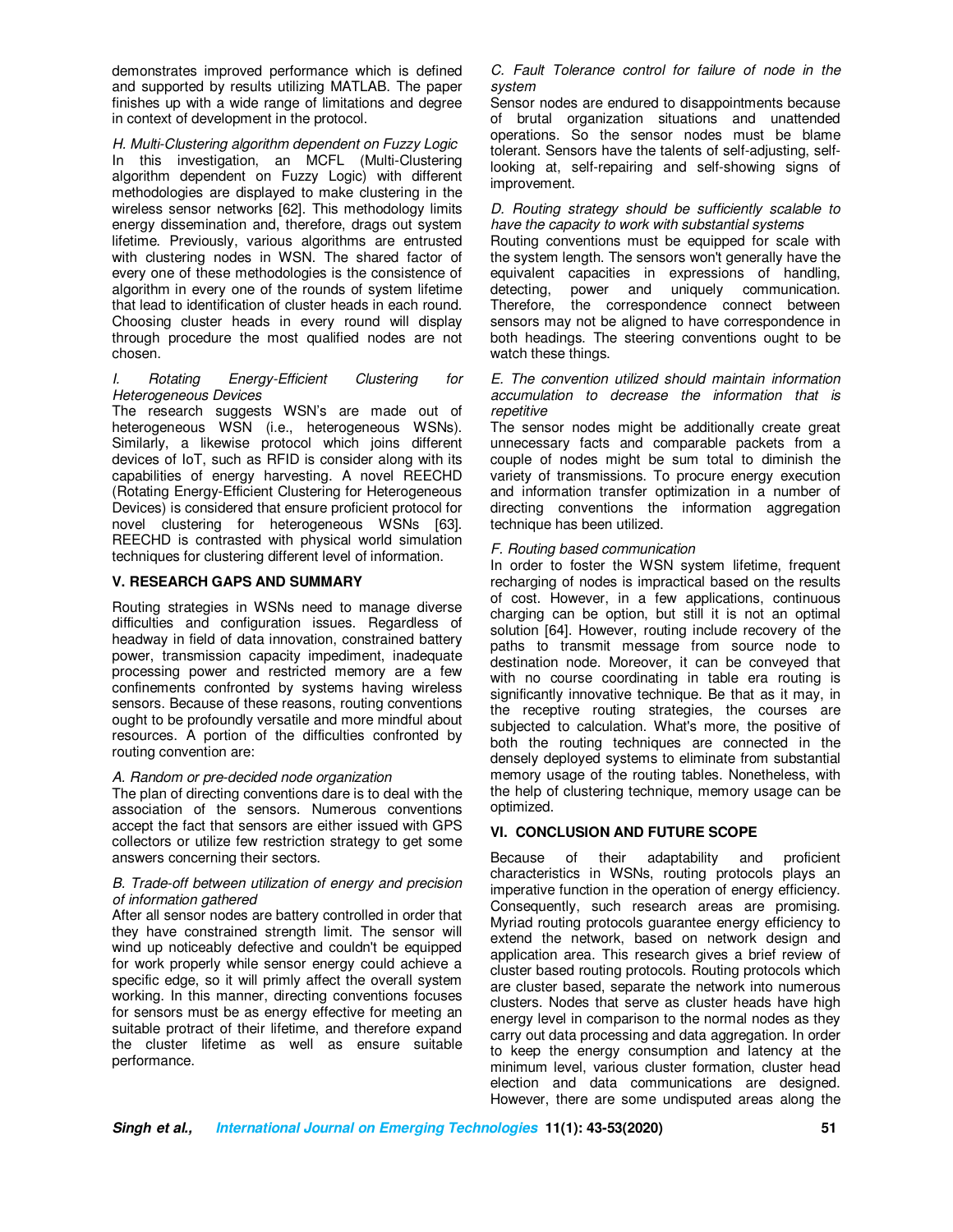technology of wireless sensors such as security of devices, energy requirements as well as complex features of multi-objective routing.

## **REFERENCES**

[1]. Akyildiz, I. F., Su, W., Sankarasubramaniam, Y., & Cayirci, E. (2002). Wireless sensor networks: *a survey. Computer networks, 38*(4), 393-422.

[2]. Al-Karaki, J. N., & Kamal, A. E. (2004). Routing techniques in wireless sensor networks: a survey. *IEEE wireless communications, 11*(6), 6-28.

[3]. Yick, J., Mukherjee, B., & Ghosal, D. (2008). Wireless sensor network survey. *Computer networks, 52*(12), 2292- 2330.

[4]. Keerthana, S., & Pamila, J. M. J. (2015). A survey on fault node detection and recovery mechanisms in wireless sensor network. In *2015 International Conference on Advanced Computing and Communication Systems* (pp. 1- 5). IEEE.

[5]. Oh, H., Bahn, H., & Chae, K. J. (2005). An energyefficient sensor routing scheme for home automation networks. *IEEE Transactions on Consumer Electronics, 51*(3), 836-839.

[6]. Oh, H., & Chae, K. (2007). An energy-efficient sensor routing with low latency, scalability in wireless sensor networks. In *2007 International Conference on Multimedia and Ubiquitous Engineering* (MUE'07) (pp. 147-152). IEEE.

[7]. Bazan, O., & Jaseemuddin, M. (2011). A conflict analysis framework for QoS-aware routing in contentionbased wireless mesh networks with beamforming antennas. *IEEE Transactions on Wireless Communications, 10*(10), 3267-3277.

[8]. Sarkar, A., & Murugan, T. S. (2016). Routing protocols for wireless sensor networks: What the literature says?. *Alexandria Engineering Journal, 55*(4), 3173-3183.

[9]. Gupta, K., & Sikka, V. (2015). Design issues and challenges in wireless sensor networks. *International Journal of Computer Applications, 112*(4), 26-32.

[10]. Wang, Y., Attebury, G., & Ramamurthy, B. (2006). A survey of security issues in wireless sensor networks 1-23.

[11]. Patel, D. K., Patel, M. P., & Patel, K. S. (2011). Scalability analysis in wireless sensor network with LEACH routing protocol. In *2011 International Conference on Computer and Management* (CAMAN) (pp. 1-6). IEEE.

[12]. Anasuya, M., & Jadagerimath, N., (2014). Battery Capacity Management in Wireless Sensor Network Rechargeable Sensor Nodes. *International Journal of Engineering and Computer Science, 3*(9), 8129-8135.

[13]. Khan, A., Ali, I., Ghani, A., Khan, N., Alsaqer, M., Rahman, A., & Mahmood, H. (2018). Routing protocols for underwater wireless sensor networks: Taxonomy, research challenges, routing strategies and future directions. *Sensors, 18*(5), 1-30.

[14]. Yessad, N., Omar, M., Tari, A., & Bouabdallah, A. (2018). QoS-based routing in Wireless Body Area Networks: A survey and taxonomy. *Computing, 100*(3), 245-275.

[15]. Shirazi, F., Simeonovski, M., Asghar, M. R., Backes, M., & Diaz, C. (2018). A survey on routing in anonymous communication protocols. *ACM Computing Surveys (CSUR), 51*(3), 1-39.

[16]. Srivastava, S., Singh, M., & Gupta, S. (2018, October). Wireless Sensor Network: A Survey. In *2018 International Conference on Automation and Computational Engineering* (ICACE) (pp. 159-163). IEEE.

[17]. Faheem, M., & Gungor, V. C. (2018). Energy efficient and QoS-aware routing protocol for wireless sensor network-based smart grid applications in the context of industry 4.0. *Applied Soft Computing, 68,* 910-922.

[18]. Kumar, U., & Gambhir, S. (2018). MABFWA: Mobile Agent Based Framework for Wireless Authentication. In *2018 8th International Conference on Cloud Computing, Data Science & Engineering* (Confluence) (pp. 219-224). IEEE.

[19]. Jiang, H., Wang, H., Zheng, Z., & Xu, Q. (2019). Privacy preserved wireless sensor location protocols based on mobile edge computing. *Computers & Security, 84*, 393- 401.

[20]. Habibi, J., Ghrayeb, A., & Aghdam, A. G. (2013). Energy-efficient cooperative routing in wireless sensor networks: A mixed-integer optimization framework and explicit solution. *IEEE Transactions on Communications, 61*(8), 3424-3437.

[21]. Yan, J., Zhou, M., & Ding, Z. (2016). Recent advances in energy-efficient routing protocols for wireless sensor networks: A review. *IEEE Access, 4*, 5673-5686.

[22]. Heinzelman, W. B., Chandrakasan, A. P., & Balakrishnan, H. (2002). An application-specific protocol architecture for wireless microsensor networks. *IEEE Transactions on wireless communications, 1*(4), 660-670.

[23]. Guha, R. K., Gunter, C. A., & Sarkar, S. (2006). Fair coalitions for power-aware routing in wireless networks. *IEEE transactions on mobile computing*, *6*(2), 206-220.

[24]. Baek, S. J., & de Veciana, G. (2007). Spatial energy balancing through proactive multipath routing in wireless multihop networks. IEEE/ACM *Transactions on Networking* (TON), *15*(1), 93-104.

[25]. Lin, L., Shroff, N. B., & Srikant, R. (2007). Asymptotically optimal energy-aware routing for multihop wireless networks with renewable energy sources*. IEEE/ACM Transactions on Networking (*TON), *15*(5), 1021-1034.

[26]. Kim, S. J., Wang, X., & Madihian, M. (2007). Distributed joint routing and medium access control for lifetime maximization of wireless sensor networks. *IEEE transactions on wireless communications, 6(*7), 2669-2677.

[27]. Luo, H., & Pottie, G. J. (2007). Designing routes for source coding with explicit side information in sensor networks. *IEEE/ACM Transactions on Networking (*TON), *15*(6), 1401-1413.

[28]. Wang, H., Peng, D., Wang, W., Sharif, H., & Chen, H. H. (2008). Cross-layer routing optimization in multirate wireless sensor networks for distributed source coding based applications. *IEEE Transactions on Wireless Communications, 7*(10), 3999-4009.

[29]. Phan, K. T., Jiang, H., Tellambura, C., Vorobyov, S. A., & Fan, R. (2008). Joint medium access control, routing and energy distribution in multi-hop wireless networks. *IEEE Transactions on Wireless Communications, 7*(12), 5244-5249.

[30]. Yang, Y., Blum, R. S., & Sadler, B. M. (2009). Energyefficient routing for signal detection in wireless sensor networks. *IEEE Transactions on Signal Processing, 57*(6), 2050-2063.

[31]. Chamam, A., & Pierre, S. (2009). On the planning of wireless sensor networks: Energy-efficient clustering under the joint routing and coverage constraint. *IEEE Transactions on Mobile Computing, 8*(8), 1077-1086.

[32]. Luo, J., & Hubaux, J. P. (2010). Joint sink mobility and routing to maximize the lifetime of wireless sensor networks: the case of constrained mobility. *IEEE/ACM Transactions on Networking* (TON), 1*8*(3), 871-884.

[33]. Valentini, G., Abbas, C. J. B., Villalba, L. G., & Astorga, L. (2010). Dynamic multi-objective routing algorithm: a multi-objective routing algorithm for the simple hybrid routing protocol on wireless sensor networks. *IET communications, 4*(14), 1732-1741.

**Singh et al., International Journal on Emerging Technologies 11(1): 43-53(2020) 52**